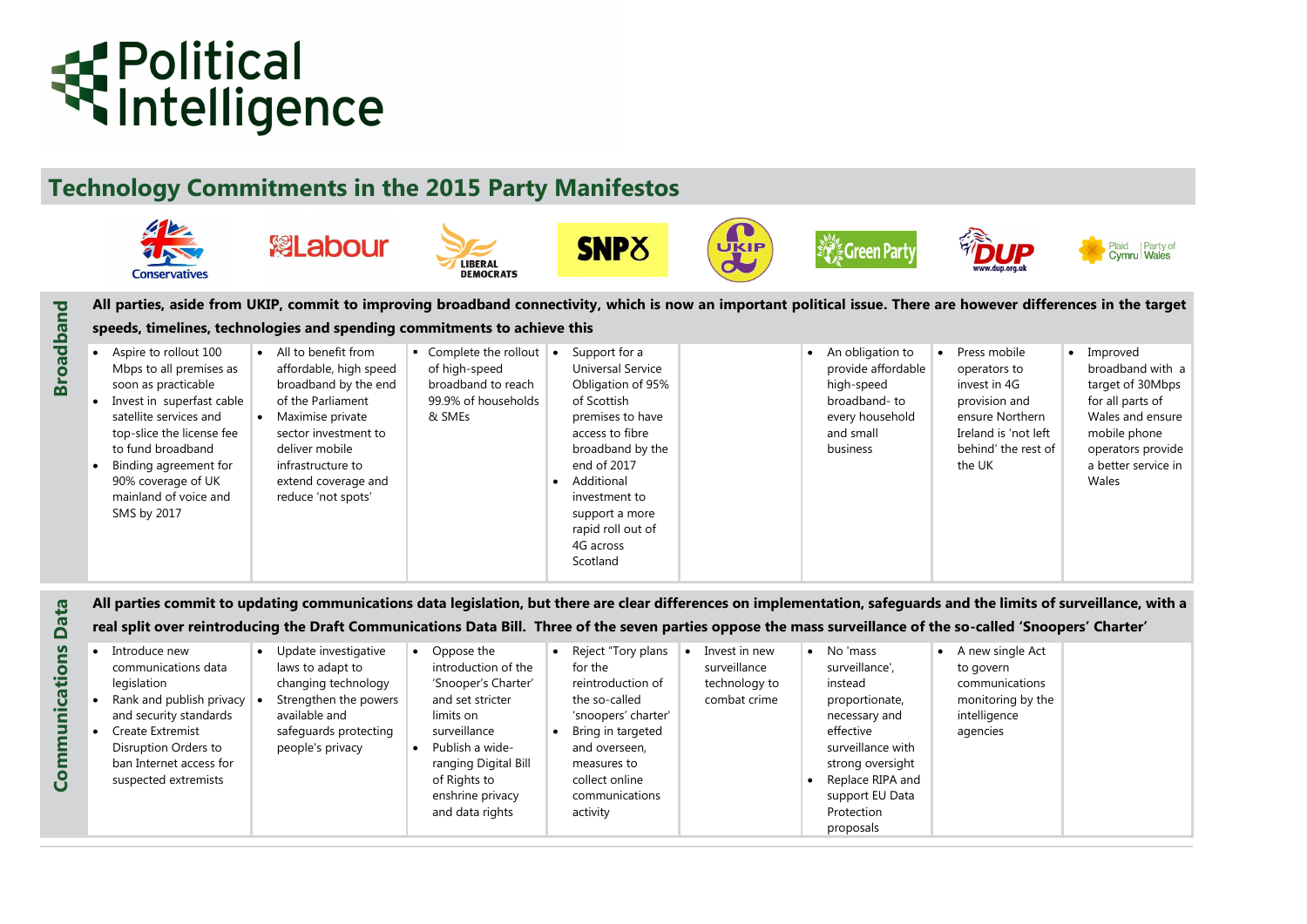• Create 3 million new apprenticeships and develop digital skills • Reduce number of those unable to use the Internet and improve digital skills

| Boost cyber<br>security defence<br>capabilities to |
|----------------------------------------------------|
| prevent attacks                                    |
|                                                    |

### put a strong emphasis

|                   |                                                                                                                                                                                      | Cyber security is recognised by all the main parties as an area of security in its own right, with specific commitments to boost cyber defences                  |                                                                                                                         |                                                                                                                             |                                                                                                                           |                             |                  |
|-------------------|--------------------------------------------------------------------------------------------------------------------------------------------------------------------------------------|------------------------------------------------------------------------------------------------------------------------------------------------------------------|-------------------------------------------------------------------------------------------------------------------------|-----------------------------------------------------------------------------------------------------------------------------|---------------------------------------------------------------------------------------------------------------------------|-----------------------------|------------------|
| Security<br>Cyber | Improve responses to<br>$\bullet$<br>cyber-crime with<br>reforms to police<br>training and expansion<br>of Cyber Specials<br>Continue investment in<br>cyber defence<br>capabilities | Create a statutory<br>requirement for all<br>companies to report<br>serious cyber attacks<br>Suppliers to the MoD<br>must sign up to a<br>cyber-security charter | Provide appropriate<br>$\bullet$<br>resources to the<br>police and<br>intelligence<br>agencies to meet<br>cyber threats | Use the Strategic<br>$\bullet$<br>Defence and<br>Security Review to<br>be more effective<br>at tackling cyber-<br>terrorism | Create a new<br>Director of<br>National<br>Intelligence to<br>review threats<br>and develop<br>cyber security<br>measures |                             |                  |
|                   |                                                                                                                                                                                      | All parties are committed to the continuation of modernising and improving government services through technology. Some, such as Labour, p                       |                                                                                                                         |                                                                                                                             |                                                                                                                           |                             |                  |
| rnment            | on digital inclusion and skills                                                                                                                                                      |                                                                                                                                                                  |                                                                                                                         |                                                                                                                             |                                                                                                                           |                             |                  |
|                   | Continue to move more                                                                                                                                                                | Digital technology will                                                                                                                                          | Ensure accessibility,<br>$\bullet$                                                                                      | £1.5m to increase                                                                                                           | Abolition of                                                                                                              | Use government<br>$\bullet$ | Support for open |

apprenticeships to creative and digital

economies

**•** Extend

privatisation of data held by the Government

| Create more         |
|---------------------|
| opportunities for   |
| careers in tech for |
| women               |
| Institute coding    |

| rt for open<br>nd new<br>plogy to<br>e service<br>ry | tech to develop<br>health services |
|------------------------------------------------------|------------------------------------|
|                                                      |                                    |

**Tech Tech in its wider sense features in all parties manifestos with nearly all committing to more investment, but on specific measures the Conservatives offer more** 

### **commitments than Labour, whilst the Greens call for the doubling of investment in research as a percentage of GDP**

| Further research funding<br>for the '8 great<br>technologies'<br>Lead development of 5G<br>$\bullet$<br>& its standards<br>Increase government<br>procurement SME target<br>to 33%<br>Tripling of Start-Up<br>Loans and a new Help to<br>Grow scheme<br>'Backing the fintech<br>revolution' | Long-term funding<br>$\bullet$<br>policy framework for<br>science and innovation<br>Drive innovation and<br>$\blacksquare$<br>$\blacksquare$<br>build on strength as a<br>leader in digital<br>technology | Double innovation<br>& research funding<br>Establish further<br>tech clusters in<br>cities<br>Promote greater<br>take up of STEM<br>subjects<br>Refocus<br>entrepreneurs' relief | Establish a new<br>Ministerial-led<br><b>Innovation Forum</b><br>and support<br>collaboration<br>through<br>investment hubs<br>and a £1m fund | Abolish tuition<br>fees for those<br>studying STEM<br>subjects | Ensure adequate<br>research for<br>science and tech,<br>with public<br>spending rising<br>from 0.5% to 1.0%<br>of GDP over the<br>next 10 years |  |
|---------------------------------------------------------------------------------------------------------------------------------------------------------------------------------------------------------------------------------------------------------------------------------------------|-----------------------------------------------------------------------------------------------------------------------------------------------------------------------------------------------------------|----------------------------------------------------------------------------------------------------------------------------------------------------------------------------------|-----------------------------------------------------------------------------------------------------------------------------------------------|----------------------------------------------------------------|-------------------------------------------------------------------------------------------------------------------------------------------------|--|
|---------------------------------------------------------------------------------------------------------------------------------------------------------------------------------------------------------------------------------------------------------------------------------------------|-----------------------------------------------------------------------------------------------------------------------------------------------------------------------------------------------------------|----------------------------------------------------------------------------------------------------------------------------------------------------------------------------------|-----------------------------------------------------------------------------------------------------------------------------------------------|----------------------------------------------------------------|-------------------------------------------------------------------------------------------------------------------------------------------------|--|



- and ICT in school • Subsidise tuition fees for Welsh student who study tech
	- subjects